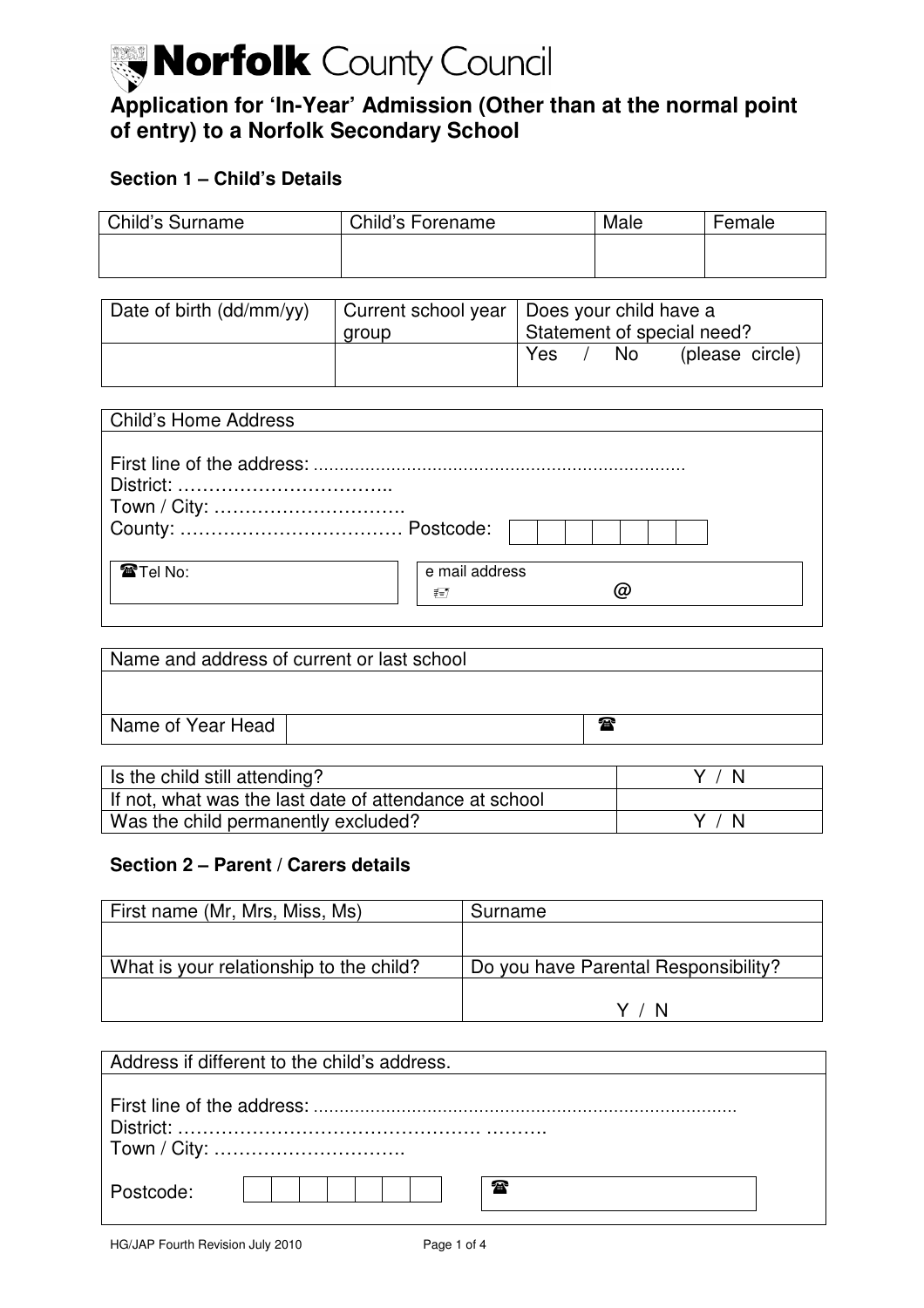### **Section 3 – Additional information requested to ensure that your child is offered an appropriate school place. Please provide the following: -**

| Languages spoken at home |  |
|--------------------------|--|

| Is the child in public care (looked after by a local authority) |                                                          |                |  |
|-----------------------------------------------------------------|----------------------------------------------------------|----------------|--|
|                                                                 | If yes please name the responsible Local Authority below |                |  |
|                                                                 |                                                          |                |  |
| Does the child have any siblings of school age                  |                                                          |                |  |
| If so, please provide details below                             |                                                          |                |  |
| Name                                                            | Date of birth                                            | Current school |  |
|                                                                 |                                                          |                |  |
|                                                                 |                                                          |                |  |
|                                                                 |                                                          |                |  |

### **If your child is in Year Nine or above and is taking vocational or GCSE subjects, please give a brief description in the box below**

| Subjects | Type of Course |
|----------|----------------|
|          |                |
|          |                |
|          |                |
|          |                |
|          |                |
|          |                |
|          |                |

## **Section 4 - Your reasons for requesting admission to / or a transfer of school**

## **MOVING: If you have moved or are moving, please complete the following: -**

| <b>Proposed Norfolk address</b>        |
|----------------------------------------|
|                                        |
|                                        |
| Town / City:                           |
| Postcode                               |
| Date of Move/ Anticipated Date of move |

### **Please note: You MUST provide documentary proof of your new address**.

 Either a copy of a tenancy agreement signed by all parties and arranged through a letting/estate agency (private/informal letting arrangements are not accepted)

 Or correspondence from a solicitor confirming that contracts have been exchanged for the sale and purchase of the property

 You will be required to provide proof of address / evidence in other circumstances (e.g. when a child changes address)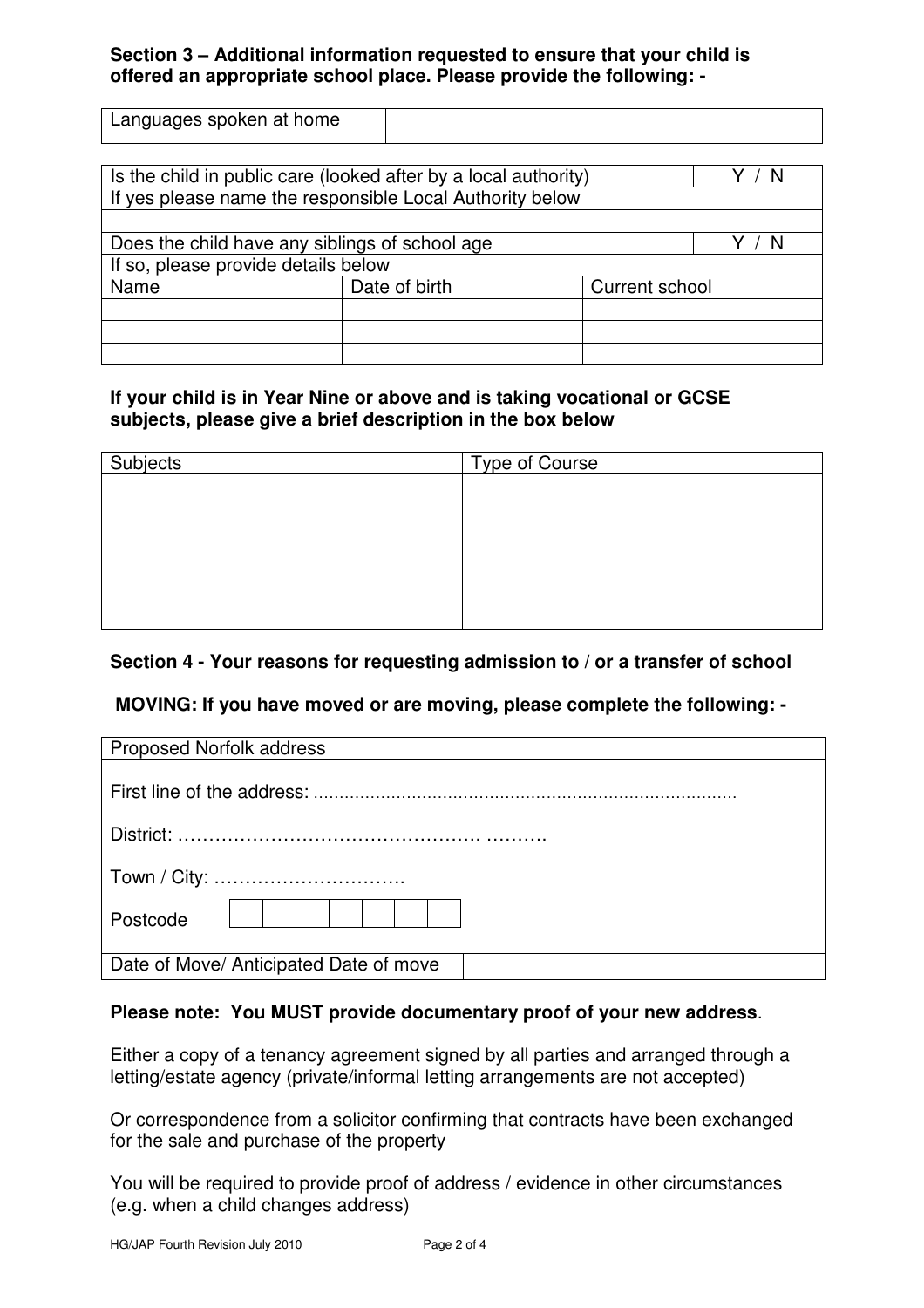# **IF YOU ARE NOT MOVING TO A NEW ADDRESS**

### **(But you have other reasons for requesting admission to / transfer of school)**

 If you have not moved it is important that you give full reasons why you want to change school. The County Council expects transfers to take place at the beginning of each school term (providing a place is available). **It will only consider applications which are received at this office before: -**

- $\bullet$  31<sup>st</sup> October for a transfer to take place at the beginning of the spring term (after Christmas)
- summer term (after Easter) • 28<sup>th</sup> (29<sup>th</sup>) February for a transfer to take place at the beginning of the
- $\bullet$  31<sup>st</sup> May for a transfer to take place at the beginning of the autumn term (the beginning of a new School year)

### **Applications received after the specified date will not be considered until the end of the following term.**

 **ONLY ONE APPLICATION** for Admission / Transfer can be made each School year unless there is a material change in circumstances which make another application necessary.

| When is the place required for: (Date) |  |
|----------------------------------------|--|
|----------------------------------------|--|

## **Section 5 – School Preferences**

### **Please list up to three preferred schools in priority order below:**

| <b>First Preference</b> (please write the name of your first preference for school) |                                         |  |
|-------------------------------------------------------------------------------------|-----------------------------------------|--|
|                                                                                     | Are you applying on the basis of faith? |  |
|                                                                                     | Yes / No (Please circle)                |  |
|                                                                                     |                                         |  |

| <b>Second Preference</b> (please write the name of your second preference for school) |                                                                     |  |
|---------------------------------------------------------------------------------------|---------------------------------------------------------------------|--|
|                                                                                       | Are you applying on the basis of faith?<br>Yes / No (Please circle) |  |
|                                                                                       |                                                                     |  |
|                                                                                       |                                                                     |  |

| <b>Third Preference</b> (please write the name of your third preference for school) |                                                                     |  |  |
|-------------------------------------------------------------------------------------|---------------------------------------------------------------------|--|--|
|                                                                                     | Are you applying on the basis of faith?<br>Yes / No (Please circle) |  |  |
|                                                                                     |                                                                     |  |  |